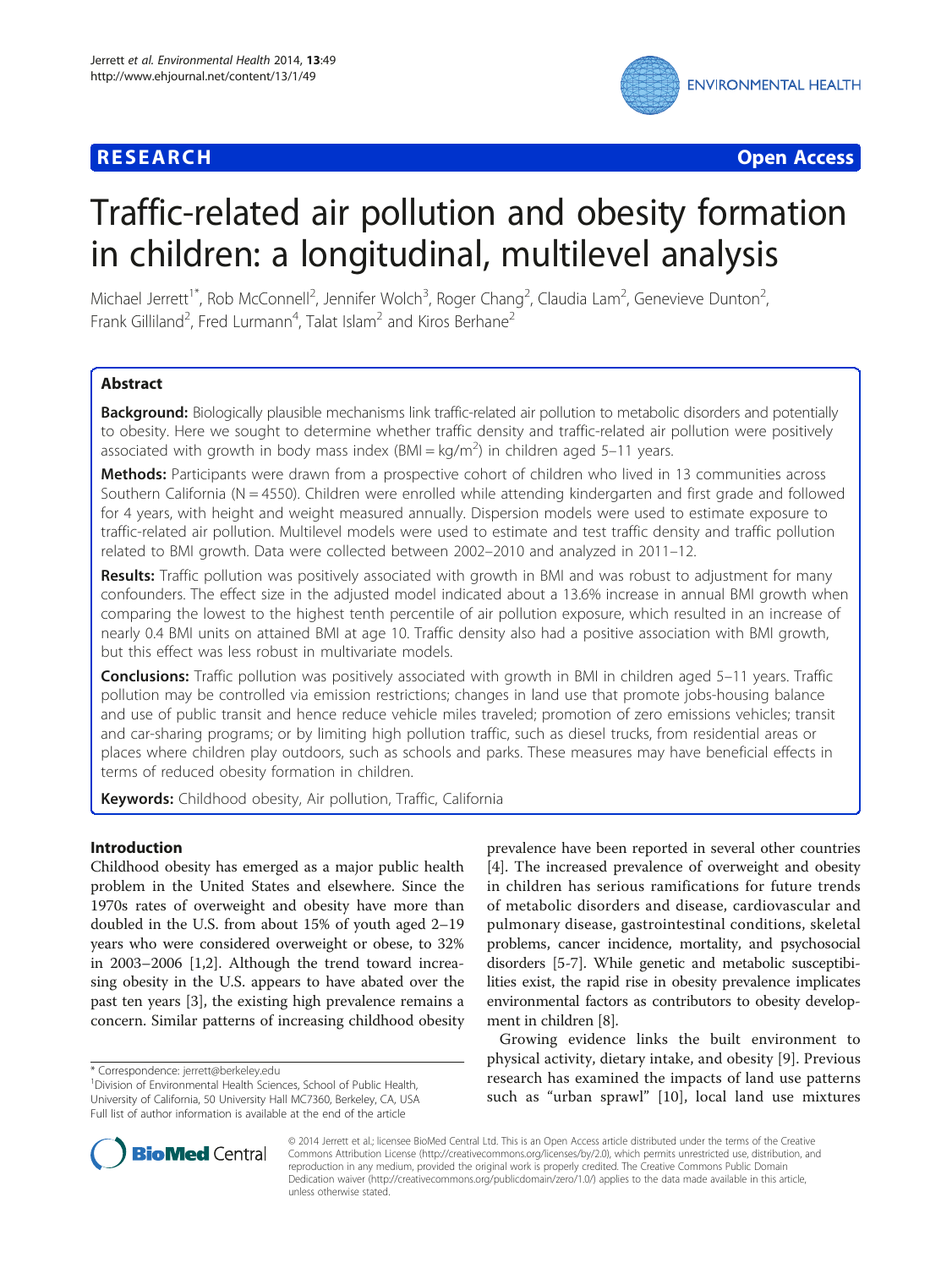[[11](#page-7-0)], and accessibility of neighborhood features that either promote or undermine health (e.g., exercise facilities or fast food outlets) [\[12,13](#page-7-0)]. Much of the existing evidence comes from cross-sectional studies [[14](#page-7-0)], raising questions of reverse causality whereby individuals and families who would have otherwise stayed at a healthy weight locate in neighborhoods that support their already active lifestyles and nutritional food intake.

Recently, researchers examined longitudinally the role of traffic density around the homes of children. They found that higher levels of vehicular traffic were associated with higher attained body mass index (BMI measured as  $\text{kg/m}^2$ ) in children aged 10–18 [[15](#page-7-0)]. Traffic is associated with several adverse exposures including increased accident danger and air pollution [\[16](#page-7-0)], suggesting different explanations for the positive association between traffic and attained BMI. Heightened traffic danger may discourage children from engaging in active transport by foot or bicycle for utilitarian purposes [\[17](#page-7-0)], and other things being equal, this would lower overall physical activity and could contribute to a positive energy balance.

Other research indicates that air pollution exposure, with traffic as a major source in many cities, may operate through inflammatory pathways to initiate metabolic processes contributing to diabetes formation [\[18,19](#page-8-0)]. These findings are supported by animal research showing that mice fed a fat chow diet and exposed to air pollution develop more visceral fat and insulin resistance than mice eating the same diet, but breathing purified air [\[20](#page-8-0)].

At this time, there are few epidemiological studies that have investigated specifically whether air pollution contributes to obesity formation in childhood, and only one study has examined traffic density effects on BMI growth [\[15](#page-7-0)]. A recent study suggested that early life exposure to polyaromatic hydrocarbon markers of ambient traffic-related pollution were associated with subsequent increased BMI and obesity at age seven [\[21\]](#page-8-0). Here we aim to assess the impact of traffic-related air pollution and traffic density near the home on the growth of BMI in a prospective cohort of children who were followed from age 5–11 in 13 Southern California communities. This paper seeks to expand on the earlier assessment of traffic as a risk factor by examining the specific pathway of air pollution exposure. In this context, the main aim of the study is to assess whether exposure to traffic and traffic-related air pollution relate to BMI growth in children.

# Methods

# Conceptual framework

In Figure [1](#page-2-0), we propose the following conceptual model to illustrate the pathways through which traffic might

affect obesity and cardio-metabolic disorders. Traffic could influence perceived safety and thereby affect the amount of active travel by foot or by bike. In this instance, we hypothesize that higher traffic could reduce physical activity, and as noted above, this could positively change energy balance. Previous research on this and similar cohorts has demonstrated that traffic can negatively affect active travel [[22\]](#page-8-0) and that this may lead to higher levels of obesity [[15\]](#page-7-0). Another pathway could operate through perceived safety, noise and vibration, which all have the potential to increase stress. Stress has been associated with higher intakes of fat and carbohydrates and with cortisol and sleep dis-regulation that can affect the diet. All of these pathways, if they lead to altered eating habits, could contribute to obesity. In recent research on the same cohort, we showed that stress in the family is linked to small increases in BMI growth [[23](#page-8-0)]. Finally, there is the impact of environmental and trafficrelated pollution. Here the effect could operate through systemic inflammation to increase pro-obesogenic pathways mentioned above [\[20\]](#page-8-0) or through the formation of chronic diseases that might lessen physical activity and have themselves been associated with obesity in the case of asthma [[24,25\]](#page-8-0). Some components of traffic-related air pollution may contain endocrine disruptors that could be obesogens. This pathway might be enhanced through other obesogen exposures from other environmental sources such as phthalates [[26\]](#page-8-0). This framework is used to guide our statistical modeling in terms of selecting variables to test for confounding and to help interpret our results where specific variables are unavailable for analyses (e.g., biomarkers of obesogen exposures).

# Ethics statement

The research protocol, including informed consent forms, was reviewed and approved by the Institutional Review Board, University of Southern California. Subsequent approval was given by the Committee on the Protection of Human Subjects, University of California, Berkeley for the geographic information exposure assignment to the homes of the study subjects.

# Study design

A cohort of children attending kindergarten and first grade (age 5–7 years) were enrolled during the 2002–03 school year from classrooms in 45 schools across 13 communities in Southern California ( $N = 4550$ ). Parents provided informed consent and completed a detailed baseline and yearly follow-up questionnaires with information about asthma and related symptoms, demographic characteristics, physical activity, characteristics of homes, and other relevant covariates. Height and weight were measured without shoes at study entry and annually by a trained technician at the child's school.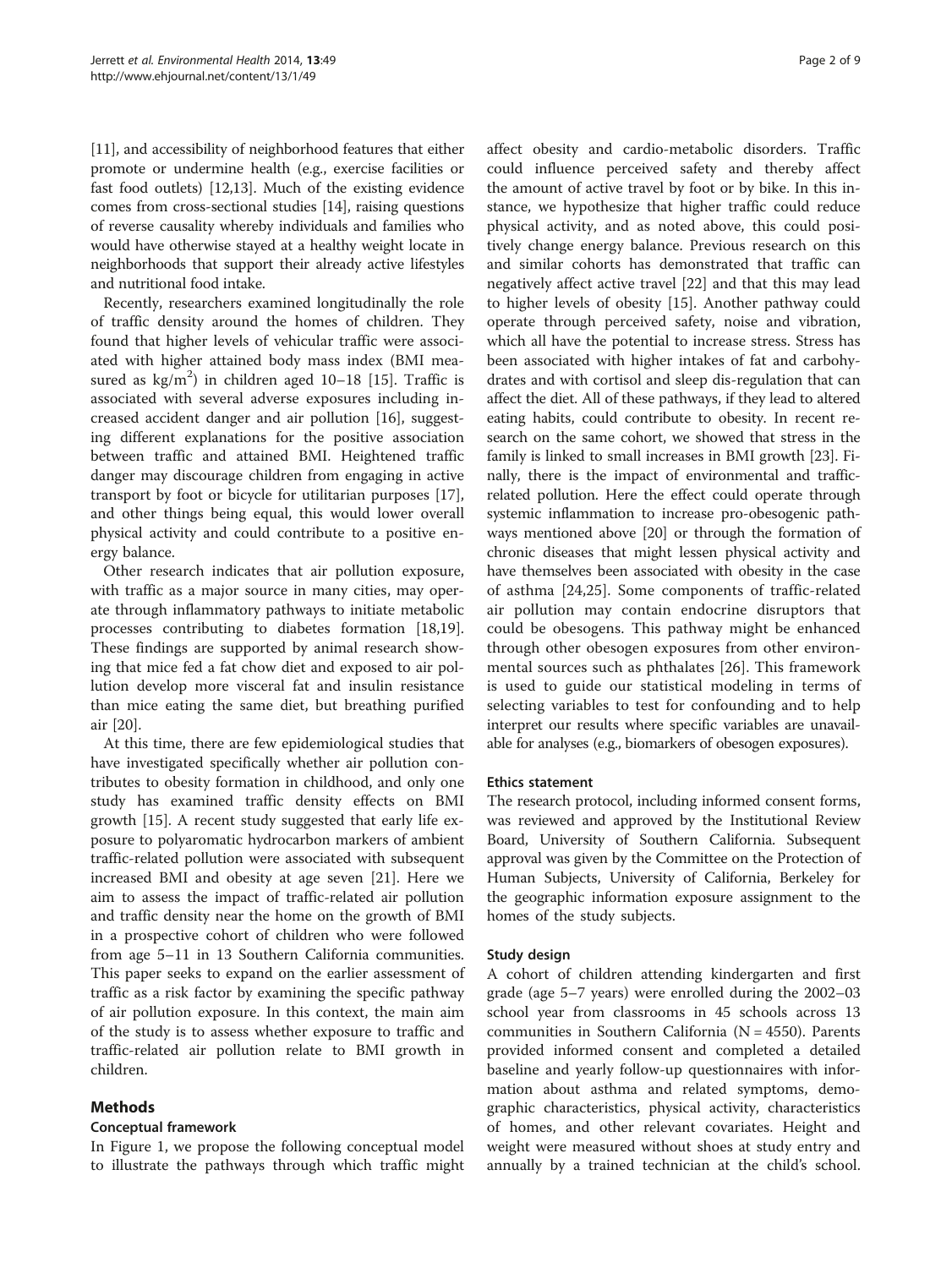<span id="page-2-0"></span>

Technicians followed a standardized procedure to measure height and weight using a calibrated medical scale. Measurements were recorded to the nearest 1 cm and 1 lb (0.45 kg), respectively. These objective measures of height and weight allowed for accurate calculation of BMI.

Other characteristics of this cohort have been described previously [\[27](#page-8-0)]. Information on demographic characteristics from questions that were asked repeatedly in yearly questionnaires was updated for this analysis. We also collected information on physical activity, mainly in the form of programmed activities and team sports (see Additional file [1](#page-7-0) for details). The analytical data set was restricted to children who had two or more measurements of height and weight  $(N = 4257)$ .

Homes of the children were geo-coded. Built-environment variables such as access to parks were calculated around the children's homes and schools and assigned to each child (see [\[13,15\]](#page-7-0) for more detail on the built environment variable compilation). Neighborhood and community social environmental variables, such as the poverty rate available from the U.S. Census, were also assigned to the residential address for inclusion as confounders in our multilevel models.

#### Exposure models

Exposure to air pollution was assigned using the CALINE4 dispersion model (see Additional file [1](#page-7-0) for details). Briefly, this model used Gaussian plume dispersion parameters with traffic data, emissions factors, and local meteorology to estimate exposure to the mixture of near-roadway pollutants at the homes of the children based on a model for the incremental increase in nitrogen oxides  $(NO_x)$  above regional background levels, as previously described [[27](#page-8-0)]. Exposures for freeway and non-freeway sources were assigned to the baseline address of the children.

Traffic exposure variables were based on the California Department of Transportation Functional Class (FC) data for the year 2000. The annual average daily traffic (AADT) volumes were conflated to the TeleAtlas road network [[28\]](#page-8-0). Traffic data were based on continuous measurements on freeways, highways, and some major arterials, and intermittent measurements within the previous three years on other major roads. The spatial pattern of traffic density changes slowly over time and the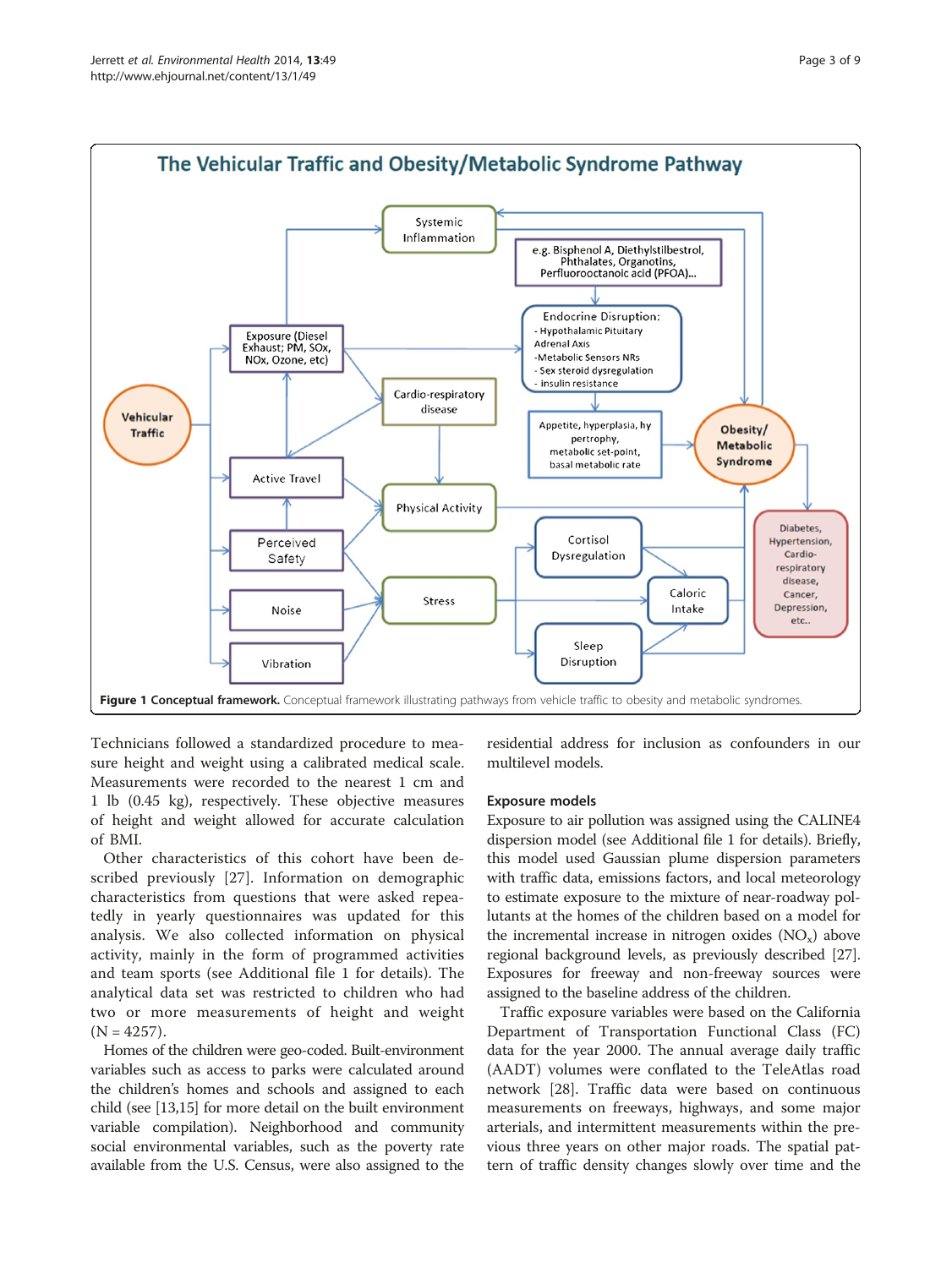temporal period used here likely supplies a good representation of the longer-term traffic patterns around the subjects' homes for our study period. As described elsewhere, a kernel density function was estimated to smooth the influence of traffic around the home [\[15\]](#page-7-0). This function down-weighted the influence of traffic exposures as a function of Euclidian distance away from the child's home. Based on previous evidence [\[15\]](#page-7-0), traffic density was examined within 150 m of the home.

#### Statistical methods

A multilevel linear model was used that allowed for examination of the effects that risk factors have on attained BMI level at age 10 and the rate of growth during the follow-up period between the ages of 5–11 years [[29,30\]](#page-8-0). This modeling approach properly adjusts for age- and sex- specific effects on BMI growth in children, provides an effective mechanism for assessing effects of risk factors on BMI level and growth, and also implicitly adjusts for baseline levels of BMI. Letting  $c$ ,  $i$  and  $j$ denote the study community, child and year of measurement, respectively, the following multi-level linear model was used to examine the effect of an exposure variable (e.g., NOx) at the individual level,  $X_{ci}$ , on BMI,  $Y_{cii}$ :

$$
Level 1: Y_{cij} = A_{ci} + B_{ci}t_{cij} + e_{cij}
$$
 (1)

Level 2a : 
$$
A_{ci} = A_c + \beta_1 X_{ci} + \delta_1 Z_{ci1} + \cdots + \delta_q Z_{ciq} + e_{ci}
$$

 $(2)$ 

$$
Level\ 2b: B_{ci} = \beta_0 + \beta_2 X_{ci} + f_{ci}
$$
 (3)

where  $t_{cij}$  denotes age of participants at time of BMI measurements (centered at 10 years of age),  $A_c$  denotes town specific intercepts, and  $Z_1, ..., Z_q$  denote adjustment factors such as sex, and race/ethnicity categories. Our results were obtained by combining equations  $(1-3)$ to fit the following unified mixed effects model:

$$
Y_{cij} = A_c + \beta_0 t_{cij} + \beta_1 S_{ci} + \beta_2 S_{ci} \times t_{cij} + \delta_1 Z_{ci1} + \cdots + \delta_q Z_{ciq} + e_{ci} + f_{ci} t_{cij} + e_{cij}
$$
(4)

In Eqn (4),  $\beta_1$  and  $\beta_2$  correspond to the simultaneously estimated effects of exposure on BMI level attained at age 10 (i.e., examining the main effect between individuals) and also the yearly slope of change in BMI during the follow-up period, respectively. Random effects for community were used in models that assessed confounding by community level covariates such as poverty and crime rates, essentially leading to three-level models.

This modeling approach allowed for examination of the effects of covariates of interest at various levels: between times (within individual), between individuals, and between other levels of spatial aggregation (e.g., school or community). The base model included indicator functions

for community, gender, and race or ethnicity. A final model was then developed by including all additional confounders that individually changed the effect of interest on the attained BMI level at age 10 (level) or the rate of change in BMI levels (slope) by at least 10%. All confounders were included for both "level" and "slope". Analyses were conducted using SAS (Cary, NC, U.S.) and R (Vienna, Austria) statistical software packages.

In these multilevel models, more than 50 confounding variables were screened at the individual, neighborhood, school, and community scales. As a sensitivity analysis, models with both random and fixed effects clustered on the schools of the children were also run.

# **Results**

The mean age of children at study entry was 6.6 years (standard deviation (SD) 0.65; range 4.5-8.9). Average BMI was 16.79 at study entry (SD 2.81) (Table [1](#page-4-0)). By year 5 of the study BMI had increased approximately 2.6 units to 19.35 (SD 4.21) with boys showing a slightly greater increase. Based on Centers for Disease Control percentiles between the 85th and 95th percentile, rates of overweight were 14.4%. Obesity rates measured as BMI scores equal to or greater than the 95th percentile were 15%. The growth curves for BMI in boys and girls are shown in Figure [2](#page-5-0). The slope of the growth curve over the follow-up period did not deviate from a linear trend.

Traffic density at 150 m radius had a positive, but borderline significant ( $p \lt 0.1$ ) association with the intercept and the slope of BMI growth curves of the children (Table [2\)](#page-5-0). Further evaluation of the traffic effects revealed that they were confounded by other variables, particularly whether the questionnaire had been completed in Spanish, suggesting the child was from a family of recent immigrants from Latin America. A final model included asthma status of the child, the language used to complete the questionnaire (Spanish or English), whether the child was exposed to second-hand smoke in the home, the parental level of education, the gamma index (a measure of the connectivity of the street network around the child's home which affects walking distances), the number of fast food outlets within 500 m of the child's home, greenness around the home as measured by the normalized difference vegetation index, the number of active recreational programs for children offered within 5 km of the home, and traffic density at 150 m (Table [2](#page-5-0)). In this fullyadjusted model, the effect of traffic within 150 m remained positive on the slope, but was reduced by more than 20% by the confounders and was no longer borderline significant. Of note, we tested several variables measuring various aspects of physical activity or participation in sports, but none of these variables met our inclusion criteria for confounding.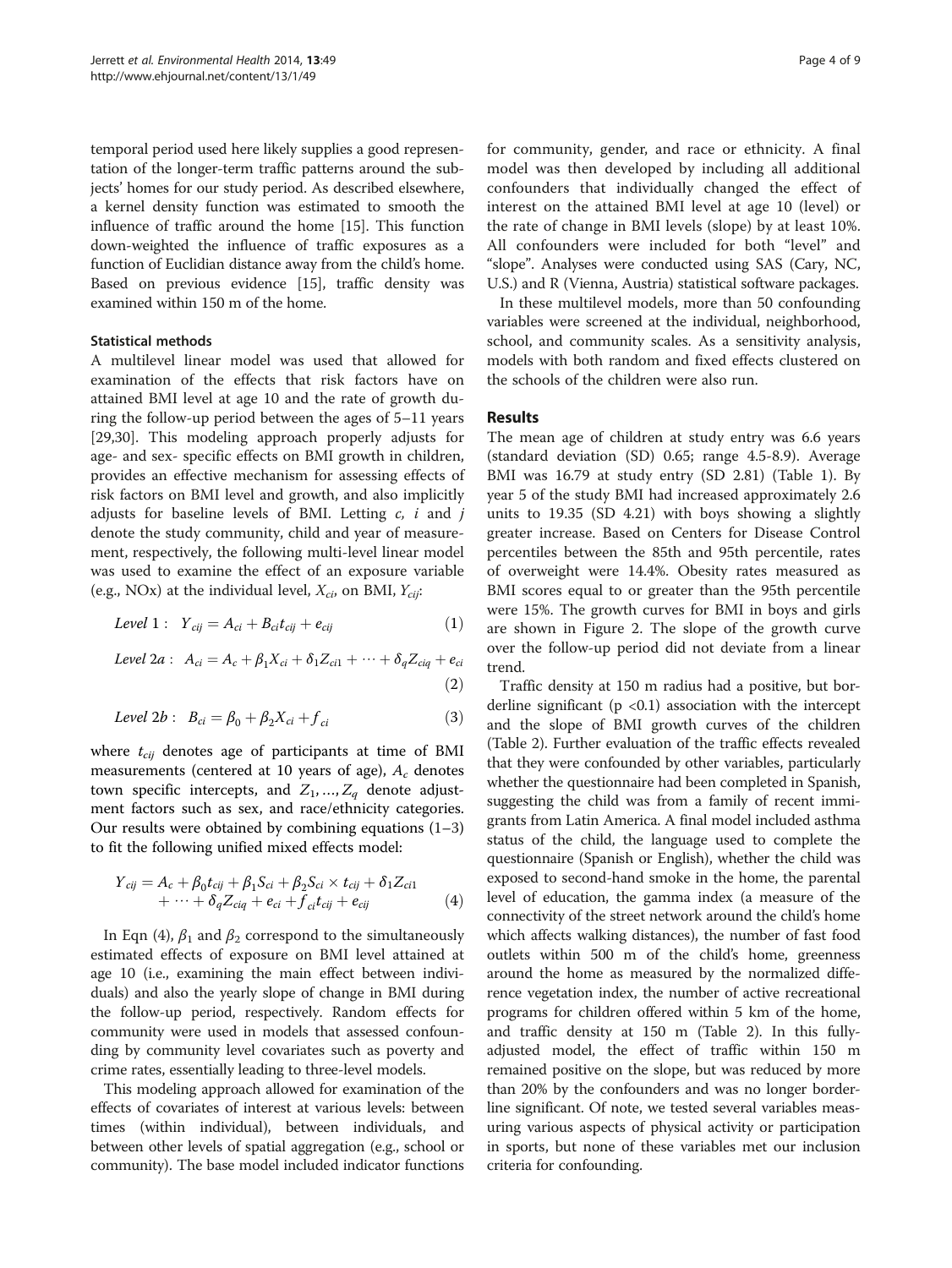<span id="page-4-0"></span>Table 1 Participant baseline<sup>a</sup> characteristics, exposures and potentially confounding variables used in the analysis

| Participant characteristics                                           | No.  | $(\% )$      | Mean   | (SD)   |
|-----------------------------------------------------------------------|------|--------------|--------|--------|
| Race/Ethnicity                                                        |      |              |        |        |
| African American                                                      | 122  | (2.68)       |        |        |
| Asian                                                                 | 145  | (3.19)       |        |        |
| Hispanic                                                              |      | 2462 (54.11) |        |        |
| Non-Hispanic White                                                    |      | 1664 (32.18) |        |        |
| Other                                                                 | 357  | (7.85)       |        |        |
| Gender                                                                |      |              |        |        |
| Male                                                                  |      | 2297 (50.51) |        |        |
| Female                                                                | 2251 | (49.49)      |        |        |
| Individual and household<br>characteristics                           |      |              |        |        |
| Parental Education                                                    |      |              |        |        |
| Less than High School                                                 |      | 905 (21.75)  |        |        |
| High School                                                           | 781  | (18.77)      |        |        |
| Above High School                                                     | 2575 | (59.48)      |        |        |
| Second hand smoke                                                     |      |              |        |        |
| No one ever smoked in the house                                       |      | 3962 (97.22) |        |        |
| Anyone ever smoked in the house                                       | 309  | (7.23)       |        |        |
| Ever Asthma                                                           |      |              |        |        |
| Nο                                                                    | 3501 | (86.13)      |        |        |
| Yes                                                                   | 564  | (13.87)      |        |        |
| Spanish Speaker                                                       |      |              |        |        |
| Nο                                                                    | 3417 | (75.1)       |        |        |
| Yes                                                                   | 1133 | (24.9)       |        |        |
| Local home or school environment                                      |      |              |        |        |
| Having no food stores within 500 m<br>road network buffer             |      |              |        |        |
| No                                                                    |      | 1980 (48.09) |        |        |
| Yes                                                                   |      | 2137 (51.91) |        |        |
| Street connectivity<br>(Gamma index 500 m buffer)                     | 4117 |              | 0.4    | 0.06   |
| Parks and recreation<br>(unit: acre in 500 m buffer)                  | 3968 |              | 4.95   | 10.6   |
| NDVI green cover <sup>b</sup> (in 500 m buffer)                       | 4117 |              | 0.09   | 0.10   |
| Recreation programs within 5 km                                       | 4117 |              | 29.7   | 34.20  |
| Community social context                                              |      |              |        |        |
| Proportion of unemployed males and<br>females                         |      |              | 0.076  | 0.02   |
| Community level violent crime rate<br>(Crimes per 100,000 population) | 4550 |              | 511.73 | 268.04 |
| Air pollution and traffic                                             |      |              |        |        |
| Total $NOx$ (parts per billion)                                       | 4464 |              | 49.24  | 104.93 |
| Traffic density within 150 m of the home                              | 4464 |              | 19.49  | 18.82  |

## Table 1 Participant baseline<sup>a</sup> characteristics, exposures and potentially confounding variables used in the analysis (Continued)

| <b>Primary outcome</b>         |      |         |       |      |
|--------------------------------|------|---------|-------|------|
| BMI at baseline                | 4550 |         | 16.79 | 2.81 |
| Males                          | 2297 |         | 16.87 | 2.81 |
| <b>Females</b>                 | 2251 |         | 16.70 | 2.80 |
| BMI at the end of follow up    | 4550 |         | 19.35 | 4.21 |
| Males                          | 2297 |         | 19.50 | 4.36 |
| Females                        | 2251 |         | 19.19 | 4.15 |
| BMI CDC percentile at baseline |      |         |       |      |
| 85 > BMIp                      | 3201 | (70.35) |       |      |
| $85 \leq$ BMIp $< 95$          | 660  | (14.41) |       |      |
| $95 \leq$ BMIp                 | 684  | (15.03) |       |      |

<sup>a</sup>First observation of the subjects in the first year of the study is  $N = 4550$  with restriction of non-missing BMI and with two or more observations; numbers of subjects in the table vary due to missing covariate values.

**bNormalized difference vegetation index derived from Landsat satellite images** 

In the screening of the air pollution variables, nonfreeway  $NO<sub>x</sub>$  levels were significantly and positively associated with BMI at age 10 and the rate of growth over the four year follow-up period, while the freeway-related exposures were not associated with BMI growth, consistent with other previous studies on respiratory health [[27\]](#page-8-0). The association between BMI and non-freeway  $NO<sub>x</sub>$  was reduced but remained significantly elevated in models containing the same variables as those in the fully adjusted traffic density model described above and with those chosen specifically to confound  $NO<sub>x</sub>$  (Table [2](#page-5-0)). Again none of the physical activity variables met the inclusion criteria as confounders. Interaction by gender was tested, but no significant evidence of difference in the effects on boys and girls was found.

Confounders at the community and school levels were further tested by including the average terms for each level and the individual deviations from the mean of the level. Neither community level crime nor poverty confounded the within-community effect of air pollution. The impact of the school level was then tested by including a fixed effect for school in the model, but air pollution remained significantly and positively associated with BMI growth with little change in the coefficient. This suggests that the school level variables did not confound the air pollution effect on BMI growth.

#### **Discussion**

We hypothesized that traffic density and traffic-related air pollution would positively associate with longitudinal growth in BMI. In this cohort of children from 13 communities across Southern California, traffic-related air pollution exerted a significant effect on BMI growth and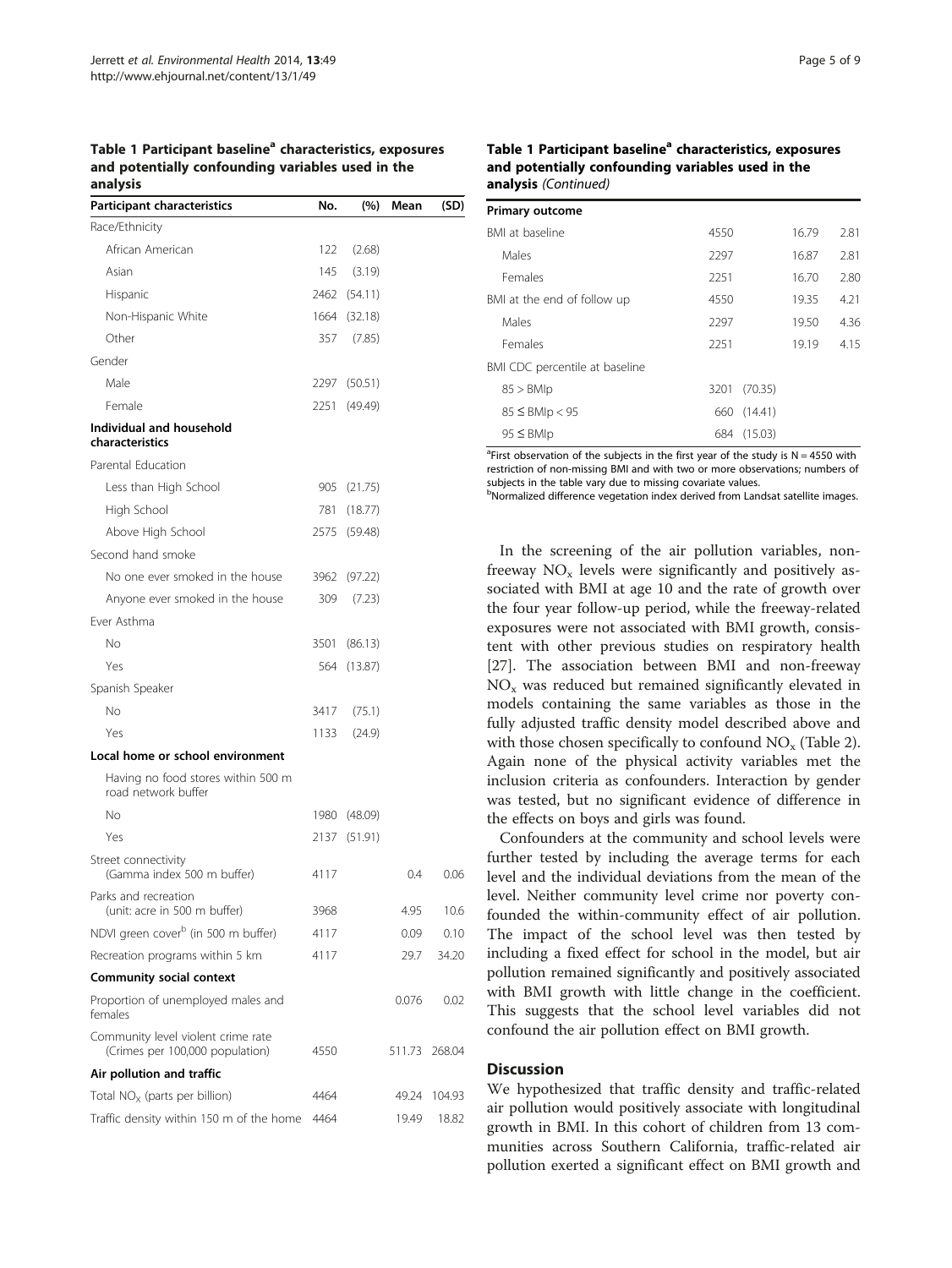<span id="page-5-0"></span>

BMI level attained at age 10. Evidence of effects for traffic density was found in unadjusted models. This effect was confounded in fully adjusted models, although the effects did remain elevated.

Comparing children in the highest 10% of traffic-related air pollution exposure to those in the lowest 10% of exposure yielded a 0.39 BMI unit increase in the attained

Table 2 Effects of traffic density or traffic-related air pollution on BMI level (intercept) and growth (slope)

|                                                  | Combined effect modeling |                     |  |
|--------------------------------------------------|--------------------------|---------------------|--|
| Exposure based on 10-90th<br>percentile contrast | Male and Female          |                     |  |
|                                                  | Intercept $\beta$ (SE)   | Slope $\beta$ (SE)  |  |
| Traffic density <sup>a</sup>                     | $0.0012*$ (0.0006)       | $0.0002*$ (0.0001)  |  |
| Non-Freeway $NOxa$                               | $0.3831**$ (0.1552)      | $0.0861**$ (0.0255) |  |
| Traffic density <sup>b</sup>                     | $0.0012*$ (0.0006)       | 0.0002(0.0001)      |  |
| Non-Freeway $NOx$ <sup>b</sup>                   | $0.3867**$ (0.1552)      | $0.0873**$ (0.0255) |  |

 $*$ <sub>\*\*</sub>p < 0.05.

 $*$ p < 0.1.

<sup>a</sup>Models include the same confounders: whether the child has ever had asthma, parental education as a marker for socioeconomic position, whether the questionnaire was answered in Spanish as a marker for recent immigrant status, normalized difference vegetation index within 500 m of the home as a measure of green cover, street connectivity as measured by the gamma index, recreational programming within 5 km of the home, and fast food access within 500 m of the home. **bConfounders selected based on modeling procedure described in the** methods for each exposure. The traffic density model includes parental education as a marker for socioeconomic position, whether the questionnaire was answered in Spanish as a marker for recent immigrant status, normalized difference vegetation index within 500 m of the home as a measure of green cover, and recreational programming within 5 km of the home. The non-freeway  $NO<sub>x</sub>$  model includes parental education as a marker for socioeconomic position, whether the questionnaire was answered in Spanish as a marker for recent immigrant status, normalized difference vegetation index within 500 m of the home as a measure of green cover, street connectivity as measured by the gamma index, recreational programming within 5 km of the home, and fast food access within 500 m of the home.

All of the above models include indicator functions for community of residence and variables for sex and race or ethnicity.

BMI level at age 10. This translated into a 13.6% increase in the rate of average annual BMI growth. These effects may have large population impacts because traffic-related air pollution is a ubiquitous exposure that affects billions of people globally [\[31](#page-8-0)], and in many countries traffic is increasing at a higher rate than the rate of population growth [[32](#page-8-0)].

Examining the effects at different times during the follow up helps to interpret the results. Figure 3 shows the BMI effects for the children in the lowest and highest deciles. The BMI range between the lowest and highest is shown as the middle line for reference. As the children get older, the effects accumulate, and the slope difference

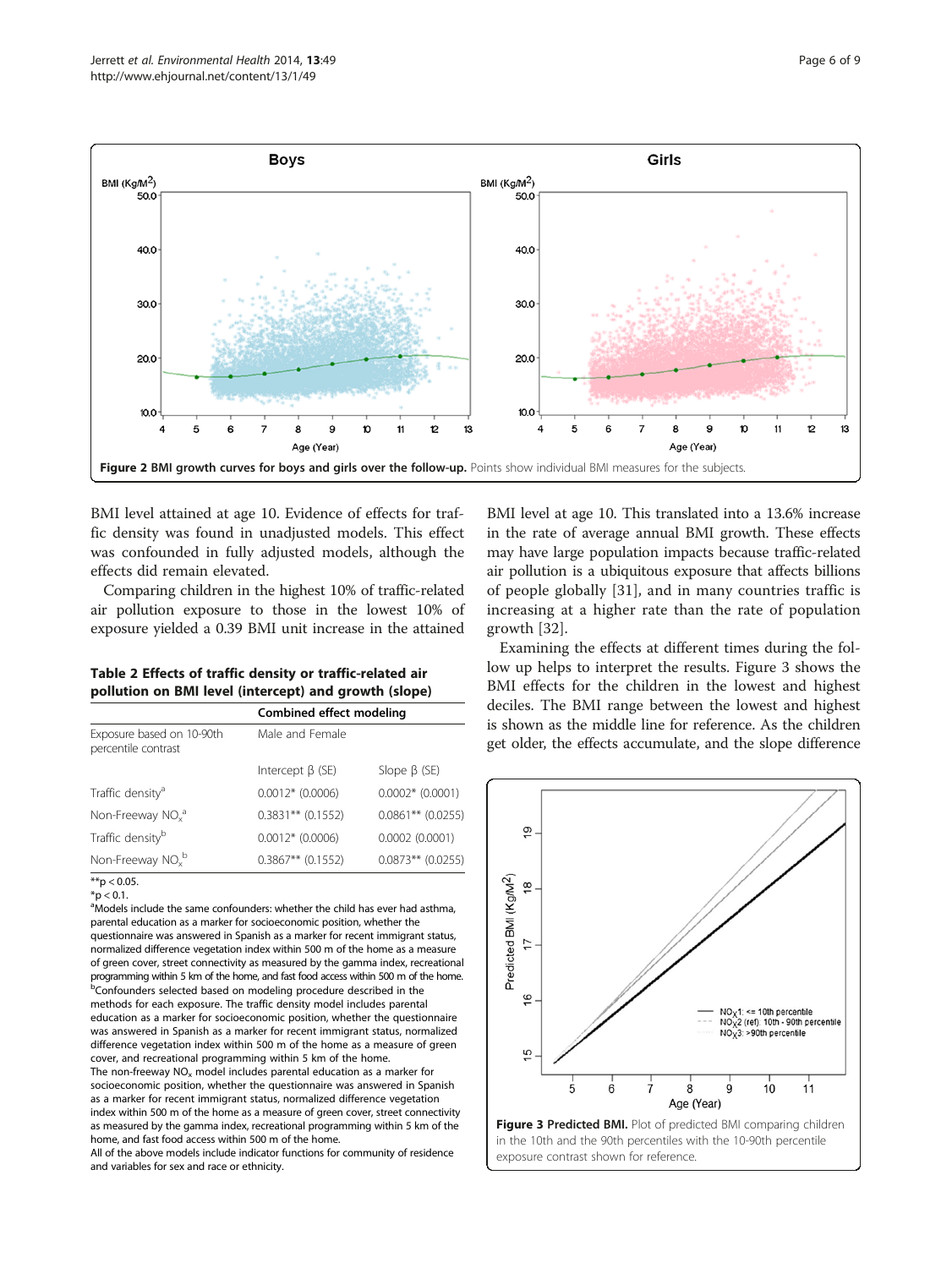between the lowest and highest deciles becomes more pronounced. By age 10 or 11 the difference is about 0.4 – 0.5 of a BMI unit.

Traffic density and traffic-related air pollution could not be tested in the same model because traffic density is an input variable to the dispersion models, and therefore the two variables are collinear. Traffic-related air pollution nonetheless was not confounded by other variables, suggesting that air pollution exerted a stronger effect on BMI growth than traffic density. This result was insensitive to which individual and neighborhood built environment confounding variables were used in the model. Based on the sensitivity analyses, variables at the school and community level do not confound the association between BMI and traffic-related air pollution.

The findings here differ from the only other study that examined the impacts of traffic density on BMI growth [[15\]](#page-7-0), which was conducted among an older cohort of children in 10 of the same study communities and used similar statistical techniques. With the same metric of traffic density within 150 m around the home, the earlier study found significant effects that were not confounded by other individual or built environment variables or community-level variables such as poverty. This difference in findings from the two cohorts may have resulted from mobility differences by age. Most of the children in the present analysis were less than 10 years old for most of the follow up, and children of this age are less likely to walk on their own than older children who were followed for the earlier research [\[15\]](#page-7-0). Qualitative research suggests that parents of children aged less than 10–11 perceive many barriers to allowing children to move freely in urban areas, but the same study indicates that at this age, which corresponds to the end of primary school, parents do begin to afford increased license to engage in physical activity alone or more likely in groups of peers [\[33](#page-8-0)]. Quantitative research using global positioning systems to track children supports the qualitative research, indicating that there is a large rise in the proportion of children allowed to range freely around the ages of 10–11 [[34\]](#page-8-0). Therefore, the pathway of reduced physical activity from traffic danger in younger children may be less pronounced in older children, because fewer of the younger children exhibited independent mobility on average. The earlier study on traffic density did not test for associations with traffic-related air pollution.

Reliance on the CALINE4 dispersion model limited our ability to discern which elements of the traffic pollution mixture were most important. Although we used NOx as our indicator of traffic-related pollution, this molecular gas had strong correlations with  $CO$ ,  $NO<sub>2</sub>$ , and PM<sub>2.5</sub> estimates from the CALINE4 model, with correlations greater than 0.9 (see Additional file [1](#page-7-0) for further details). We found non-freeway NOx had the association,

while freeway NOx was not robust to confounders. We interpret the lack of effect from the freeway NOx as resulting from a small proportion of the total cohort who lived in proximity to freeways, rather than an attribution to a specific source from a different type of roadway. While the results indicate that traffic-related pollution likely has a stronger effect than traffic density, we are unable to identify which specific components of the traffic mixture were responsible for the effects.

Another limitation of this study related to the lack of information on food intake. Food access was controlled in the models, but dietary factors could not be directly evaluated. Given what is known about the association between lower socioeconomic position and higher traffic-related pollution exposures in California [[35](#page-8-0)], some of the effects observed here may be confounded by dietary variables that are also associated with lower socioeconomic status, such as intake of sugar and fats [[36](#page-8-0)]. Socioeconomic status in the home and neighborhood was controlled for, which reduces the chance of residual confounding relating to socioeconomic status, but confounding by food intake, which might be associated with air pollution through socioeconomic status, cannot be directly ruled out.

To address the concern about diet, information on dietary intake in an older cohort (ages 10–18) of nearly 2000 children in 10 of the same study communities as in the current study [[37,38\]](#page-8-0) was used to generate variables on macronutrients including total caloric, protein, carbohydrate, saturated fat, mono unsaturated fat, and cholesterol intake. A statistical analysis that controlled for community of residence, race, sex, and parental education as a marker of SES was performed, and for a wide array of traffic or traffic-pollution indicators there was no association between the total caloric intake and the trafficpollution estimates or traffic density measures. A weak, borderline significant association between daily grams of carbohydrate consumption and nitrogen dioxide from non-freeway sources was observed, but the coefficient was very small. Equivalent diet information on the specific cohort used in our paper is not available, but the relationships between the traffic or pollution variables and food intake should be similar in both cohorts. Given that there was no difference in total calories or in any other macronutrient categories, the chance of confounding by unmeasured diet variables is limited.

Although we cannot rule out self selection of potentially more health-conscience families into areas with lower pollution, our mixed effects modeling framework properly controls for baseline BMI. As a result, the influence of self-selection is accounted for with subject-tosubject variability due to baseline characteristics. While self-selection could influence the trajectory, control for baseline characteristics that is inherent to our modeling framework makes it more likely that our results are from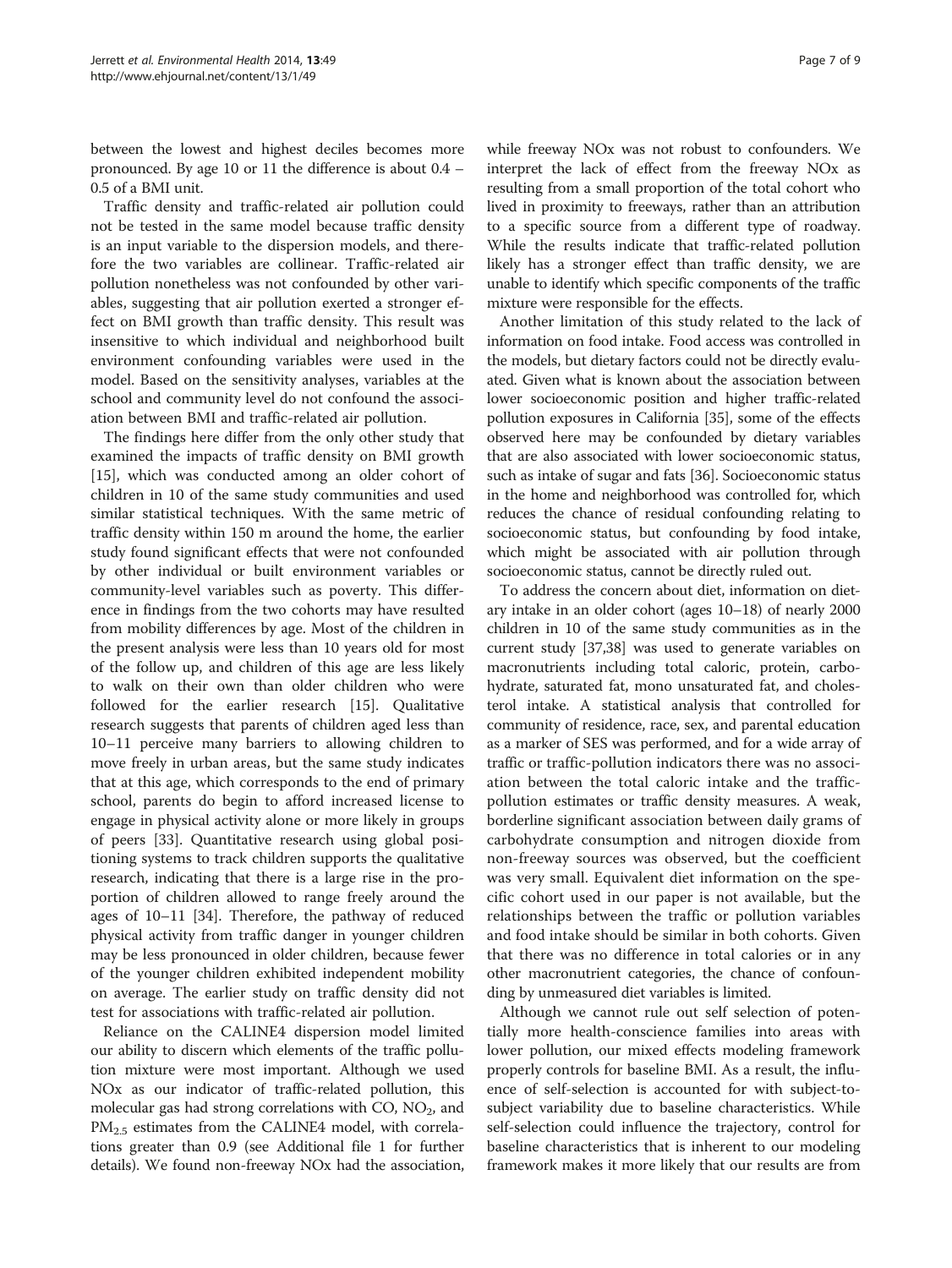<span id="page-7-0"></span>an ongoing influence of the environment and not some other factors.

The effects of pollution are significant, and the temporal pattern is consistent with the hypothesis that the inflammatory effects of air pollution predispose children to obesity in a similar way to what has been observed in laboratory experiments [\[20\]](#page-8-0). By analogy, this pattern is also corroborated by human epidemiological studies finding associations between metabolic disorders and air pollution [\[18,19\]](#page-8-0). Another explanation is possible; in areas of high traffic, children and their parents may have a heightened sense of danger that reduces activity by restricting the mobility of families [\[39](#page-8-0)]. In this cohort, however, traffic effects were not significantly associated with BMI growth or attained level after controlling for confounding variables. As illustrated in our conceptual framework presented in Figure [1](#page-2-0), there are several other pathways from stress resulting from noise or from other obesogens, which could be leading to higher BMI growth in children, but we are unable to test such pathways directly. Future research may usefully address these other pathways along with traffic pollution exposures.

# Conclusions

This paper provides evidence that traffic-related air pollution is associated with the development of obesity in children. Traffic pollution may be controlled via emission restrictions; changes in land use that promote jobshousing balance and use of public transit and hence reduced vehicle miles traveled; promotion of zero emissions vehicles; transit and car-sharing programs; or by limiting high pollution traffic, such as diesel trucks, from residential areas or places where children play outdoors, such as schools and parks. These measures may have beneficial effects in terms of reduced obesity formation in children.

# Additional file

[Additional file 1:](http://www.biomedcentral.com/content/supplementary/1476-069X-13-49-S1.pdf) Additional information on physical activity and exposure assessment.

#### Competing interests

Dr. McConnell has received research support from an air quality violations settlement between the South Coast Air Quality Management District, a California state regulatory agency, and BP. The authors have no other conflicts of interest to disclose.

#### Authors' contributions

Conceived and designed the experiments: MJ RM JW KB. Performed the experiments: RM RC CL FL. Analyzed the data: MJ RM JW RC CL GD FG. Wrote the first draft of the manuscript: MJ RM JW GD FL KB. Contributed to the writing of the manuscript: MJ RM JW RC CL GD FG FL KB. ICMJE criteria for authorship read and met: MJ RM JW RC CL GD FG FL KB. Agree with manuscript results and conclusions: MJ RM JW RC CL GD FG FL KB. All authors read and approved the final manuscript.

#### Acknowledgements

Principal funding came from NCI Center for Transdisciplinary Research on Energetics and Cancer (TREC) (U54 CA 116848). Partial support from NIH: 5R01CA123243 5P01ES009581, 5P01ES011627, 5R01ES014447, 5R01ES014708, 5R03ES014046, 5P30ES007048, P01ES022845, U01 HD061968, R01 ES016535, R01-CA-123243; EPA RD83544101 and R826708, RD831861, R831845; from Robert Wood Johnson Foundation #57279; and the Hastings Foundation.

#### Author details

<sup>1</sup> Division of Environmental Health Sciences, School of Public Health University of California, 50 University Hall MC7360, Berkeley, CA, USA. <sup>2</sup>Department of Preventive Medicine, Keck School of Medicine, University of Southern California, Los Angeles, CA, USA. <sup>3</sup>College of Environmental Design University of California, Berkeley, CA, USA. <sup>4</sup>Sonoma Technology, Petaluma, CA, USA.

Received: 20 December 2013 Accepted: 27 May 2014 Published: 9 June 2014

#### References

- 1. Hedley AA, Ogden CL, Johnson CL, Carroll MD, Curtin LR, Flegal KM: Prevalence of overweight and obesity among US children, adolescents, and adults, 1999–2002. JAMA 2004, 291:2847–2850.
- 2. Ogden CL, Carroll MD, Flegal KM: High body mass index for age among US children and adolescents, 2003–2006. JAMA 2008, 299:2401–2405.
- 3. Ogden CL, Carroll MD, Curtin LR, Lamb MM, Flegal KM: Prevalence of high body mass index in US children and adolescents, 2007–2008. JAMA 2010, 303:242–249.
- 4. Popkin BM: Recent dynamics suggest selected countries catching up to US obesity. Am J Clin Nutr 2010, 91:2845-2885.
- 5. Bibbins-Domingo K, Coxson P, Pletcher MJ, Lightwood J, Goldman L: Adolescent overweight and future adult coronary heart disease. N Engl J Med 2007, 357:2371–2379.
- 6. Calle EE, Rodriguez C, Walker-Thurmond K, Thun MJ: Overweight, obesity, and mortality from cancer in a prospectively studied cohort of U.S. adults. N Engl J Med 2003, 348:1625–1638.
- 7. Daniels SR: Complications of obesity in children and adolescents. Int J Obes 2009, 33:S60–S65.
- 8. Hill JO, Peters JC: Environmental contributions to the obesity epidemic. Science 1998, 280:1371–1374.
- Papas MA, Alberg AJ, Ewing R, Helzlsouer KJ, Gary TL, Klassen AC: The built environment and obesity. Epidemiol Rev 2007, 29:129-143.
- 10. Ewing R: Can the physical environment determine physical activity levels? Exerc Sport Sci Rev 2005, 33:69–75.
- 11. Frank LD, Schmid TL, Sallis JF, Chapman J, Saelens BE: Linking objectively measured physical activity with objectively measured urban form: Findings from SMARTRAQ. Am J Prev Med 2005, 28(Suppl 2):117–125.
- 12. Morland KB, Evenson KR: Obesity prevalence and the local food environment. Heal Place 2009, 15:491–495.
- 13. Wolch J, Jerrett M, Reynolds K, McConnell R, Chang R, Dahmann N, Brady K, Gilliland F, Su JG, Berhane K: Childhood obesity and proximity to urban parks and recreational resources: A longitudinal cohort study. Heal Place 2011, 17:207–214.
- 14. Dunton GF, Kaplan J, Wolch J, Jerrett M, Reynolds KD: Physical environmental correlates of childhood obesity: A systematic review. Obes Rev 2009, 10:393–402.
- 15. Jerrett M, McConnell R, Chang CCR, Wolch J, Reynolds K, Lurmann F, Gilliland F, Berhane K: Automobile traffic around the home and attained body mass index: a longitudinal cohort study of children aged 10–18 years. Prev Med 2010, 50(Suppl 1):S50-S58.
- 16. de Nazelle A, Nieuwenhuijsen MJ, Antó JM, Brauer M, Briggs D, Braun-Fahrlander C, Cavill N, Cooper AR, Desqueyroux H, Fruin S, Hoek G, Panis LI, Janssen N, Jerrett M, Joffe M, Andersen ZJ, Van Kempen E, Kingham S, Kubesch N, Leyden KM, Marshall JD, Matamala J, Mellios G, Mendez M, Nassif H, Ogilvie D, Peiró R, Pérez K, Rabl A, Ragettli M, et al: Improving health through policies that promote active travel: A review of evidence to support integrated health impact assessment. Env Int 2011, 37:766–777.
- 17. Timperio A, Salmon J, Telford A, Crawford D: Perceptions of local neighbourhood environments and their relationship to childhood overweight and obesity. Int J Obes 2005, 29:170–175.